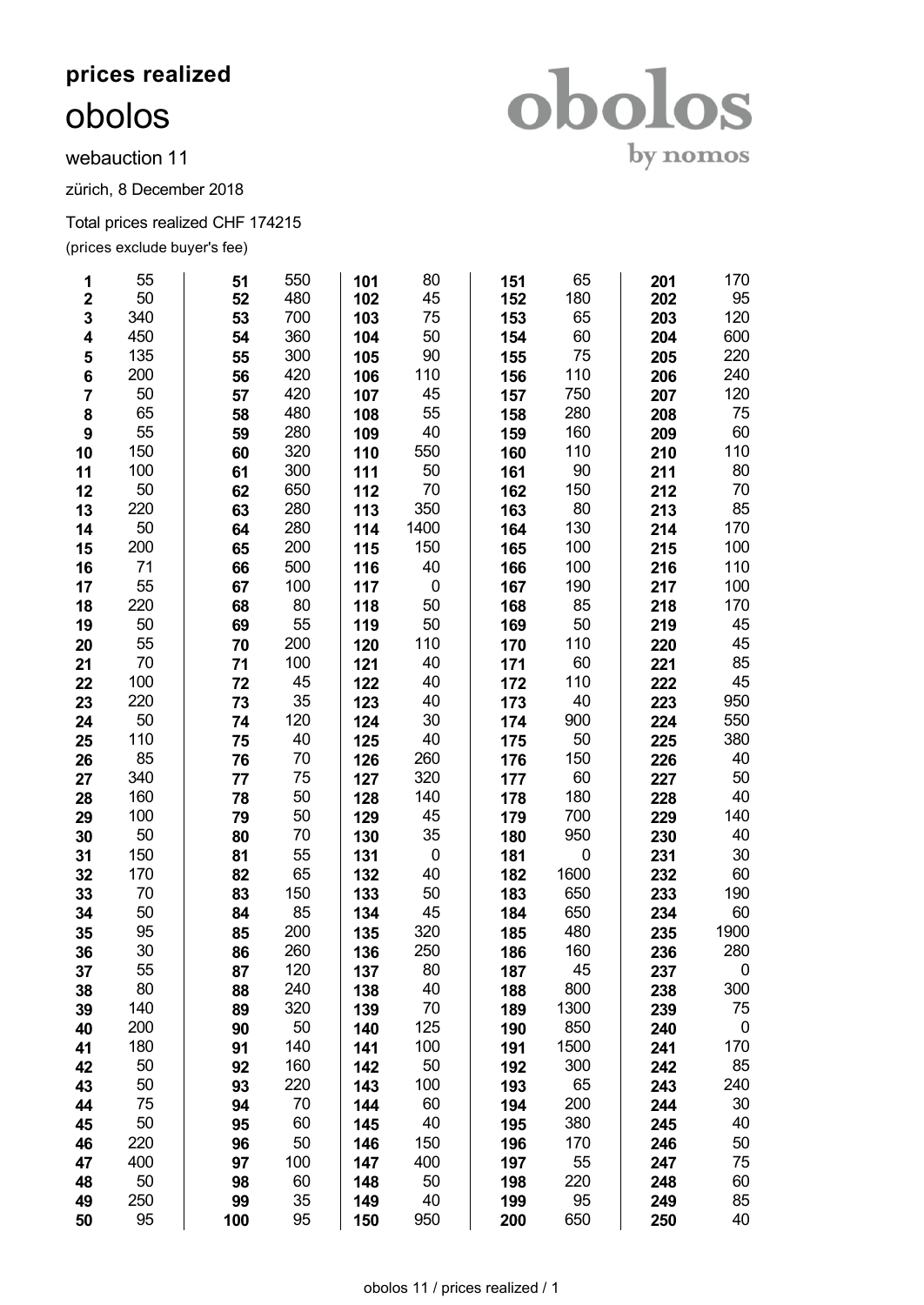| 251        | 650      | 311        | 75               | 371        | 340         | 431        | 100         | 491        | 170         |
|------------|----------|------------|------------------|------------|-------------|------------|-------------|------------|-------------|
| 252        | 110      | 312        | 50               | 372        | 280         | 432        | 40          | 492        | 70          |
| 253        | 60       | 313        | 90               | 373        | 40          | 433        | 220         | 493        | 1000        |
| 254        | 60       | 314        | 190              | 374        | 110         | 434        | 95          | 494        | 90          |
| 255        | 110      | 315        | $\pmb{0}$        | 375        | 50          | 435        | 30          | 495        | 380         |
| 256        | 40       | 316        | 110              | 376        | 150         | 436        | 130         | 496        | 260         |
| 257        | 65       | 317        | 30               | 377        | 340         | 437        | 50          | 497        | 110         |
| 258        | 65       | 318        | 60               | 378        | 220         | 438        | 50          | 498        | 500         |
| 259        | 70       | 319        | 75               | 379        | 1100        | 439        | 600         | 499        | 140         |
| 260        | 140      | 320        | 100              | 380        | 400         | 440        | 50          | 500        | $\mathbf 0$ |
| 261        | 80       | 321        | 45               | 381        | 260         | 441        | 480         | 501        | 40          |
| 262        | 130      | 322        | 80               | 382        | 5005        | 442        | 80          | 502        | $\pmb{0}$   |
| 263        | 86       | 323        | 45               | 383        | 220         | 443        | 55          | 503        | 30          |
| 264        | 50       | 324        | 70               | 384        | 420         | 444        | 300         | 504        | 55          |
| 265        | 45       | 325        | 110              | 385        | 350         | 445        | 80          | 505        | 120         |
| 266        | 700      | 326        | 45               | 386        | 340         | 446        | 50          | 506        | 700         |
| 267        | 90       | 327        | 40               | 387        | 500         | 447        | 50          | 507        | 1000        |
| 268        | 150      | 328        | 110              | 388        | 250         | 448        | 170         | 508        | 400         |
| 269        | 50       | 329        | 100              | 389        | 220         | 449        | 150         | 509        | 70          |
| 270        | 50       | 330        | 220              | 390        | 60          | 450        | 130         | 510        | 220         |
| 271        | 100      | 331        | 220              | 391        | $\mathbf 0$ | 451        | 80          | 511        | 110         |
| 272        | 40       | 332        | 168              | 392        | 30          | 452        | 50          | 512        | 260         |
| 273        | 40       | 333        | 50               | 393        | 40          | 453        | 110         | 513        | 70          |
| 274        | 30       | 334        | 260              | 394        | 40          | 454        | 120         | 514        | 550         |
| 275        | 50       | 335        | 95               | 395        | 35          | 455        | $\mathbf 0$ | 515        | 70          |
| 276        | 80       | 336        | $\pmb{0}$        | 396        | 40          | 456        | 260         | 516        | $\mathbf 0$ |
| 277        | 70       | 337        | 200              | 397        | 300         | 457        | 40          | 517        | 220         |
| 278        | 55       | 338        | 75               | 398        | 900         | 458        | 40          | 518        | 200         |
| 279        | 65       | 339        | 50               | 399        | 50          | 459        | 320         | 519        | 150         |
| 280        | 200      | 340        | 170              | 400        | 30          | 460        | 1500        | 520        | 40          |
| 281        | 60       | 341        | 40               | 401        | 40          | 461        | 240         | 521        | 95          |
| 282        | 50       | 342        | 75               | 402        | 40          | 462        | $\mathbf 0$ | 522        | 300         |
| 283        | 70       | 343        | 140              | 403        | 60          | 463        | 150         | 523        | 110         |
| 284        | 850      | 344        | 150              | 404        | 95          | 464        | 85          | 524        | 210         |
| 285        | 50       | 345        | 70               | 405        | 75          | 465        | 260         | 525        | 50          |
| 286        | 50       | 346        | 40               | 406        | 260         | 466        | 55          | 526        | 50          |
| 287        | 1200     | 347        | 45               | 407        | 100         | 467        | 75          | 527        | 240         |
| 288        | 90       | 348        | 40               | 408        | 220         | 468        | 65          | 528        | 700         |
| 289        | 55       | 349        | 190              | 409        | 40          | 469        | 85          | 529        | $\pmb{0}$   |
| 290        | 80       | 350        | 60               | 410        | 130         | 470        | 35          | 530        | 45          |
| 291        | 180      | 351        | 45               | 411        | 50          | 471        | 100         | 531        | 130         |
| 292        | 320      | 352        | $\boldsymbol{0}$ | 412        | 50          | 472        | $\pmb{0}$   | 532        | 70          |
| 293        | 190      | 353        | 45               | 413        | 360         | 473        | 220         | 533        | 170         |
| 294        | 55       | 354        | 1100             | 414        | 220         | 474        | 75          | 534        | 50          |
| 295        | 95       | 355        | 160              | 415        | 440         | 475        | 80          | 535        | 50          |
| 296        | 110      | 356        | 240              | 416        | $\pmb{0}$   | 476        | 60          | 536        | 850         |
| 297        | 75       | 357        | 170              | 417        | 55          | 477        | 120         | 537        | 280         |
| 298        | 120      | 358        | 750              | 418        | 75          | 478        | 240         | 538        | 150         |
| 299        | 45       | 359        | 200              | 419        | 40          | 479        | 1900        | 539        | $\pmb{0}$   |
| 300        | 1400     | 360        | 100              | 420        | 100         | 480        | 700         | 540        | 40          |
| 301        | 65       | 361        | 45               | 421        | 95          | 481        | 240         | 541        | $\mathbf 0$ |
| 302        | 85<br>75 | 362        | 40<br>50         | 422        | 80<br>110   | 482        | 85<br>380   | 542        | 50<br>40    |
| 303        | 300      | 363        | 50               | 423        | 70          | 483        | 440         | 543        | 40          |
| 304<br>305 | 55       | 364        | 50               | 424        | 55          | 484        | 420         | 544        | 40          |
| 306        | 45       | 365<br>366 | 30               | 425<br>426 | 50          | 485<br>486 | 250         | 545<br>546 | 40          |
| 307        | 40       | 367        | 90               | 427        | 6000        | 487        | 150         | 547        | 50          |
| 308        | 140      | 368        | 85               | 428        | 550         | 488        | 160         | 548        | 40          |
| 309        | 45       | 369        | 273              | 429        | 650         | 489        | 120         | 549        | 40          |
| 310        | 40       | 370        | 35               | 430        | 180         | 490        | 180         | 550        | 75          |
|            |          |            |                  |            |             |            |             |            |             |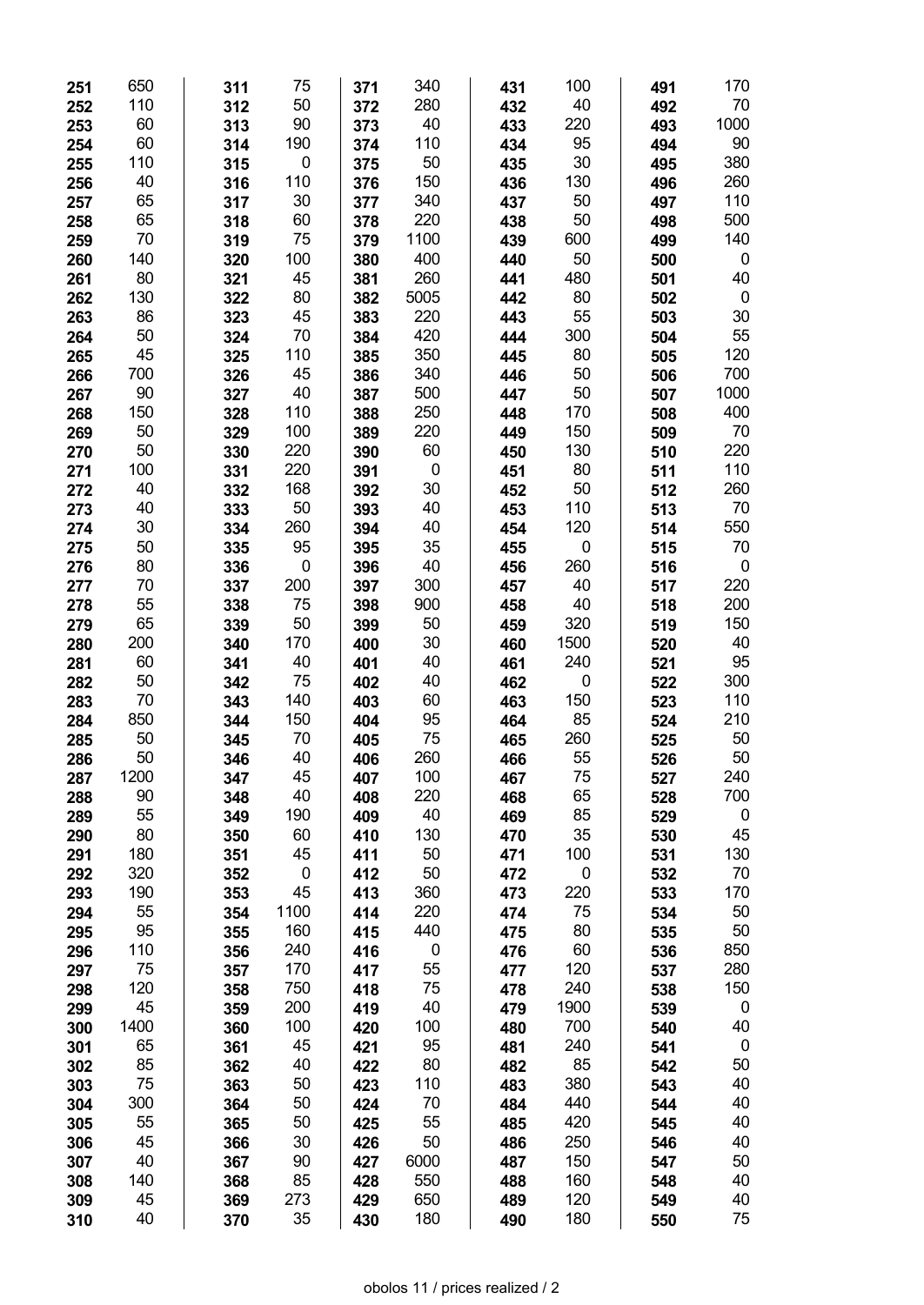| 551 | 40                | 611 | 0           | 671 | 40               | 731 | 40               | 791 | 320       |
|-----|-------------------|-----|-------------|-----|------------------|-----|------------------|-----|-----------|
| 552 | 60                | 612 | 0           | 672 | 55               | 732 | 240              | 792 | 750       |
| 553 | 50                | 613 | 0           | 673 | 70               | 733 | 220              | 793 | 160       |
| 554 | 40                | 614 | 0           | 674 | 220              | 734 | 260              | 794 | 45        |
| 555 | 55                | 615 | 0           | 675 | 40               | 735 | 480              | 795 | 35        |
| 556 | 75                | 616 | 65          | 676 | 1700             | 736 | 260              | 796 | 35        |
| 557 | 30                | 617 | 30          | 677 | 50               | 737 | 130              | 797 | 35        |
| 558 | 50                | 618 | $\mathbf 0$ | 678 | 120              | 738 | 240              | 798 | 40        |
| 559 | 125               | 619 | 3500        | 679 | 30               | 739 | 120              | 799 | 65        |
| 560 | 35                | 620 | 400         | 680 | 35               | 740 | 440              | 800 | 45        |
| 561 | 60                | 621 | 75          | 681 | 20               | 741 | $\boldsymbol{0}$ | 801 | 35        |
| 562 | 30                | 622 | 40          | 682 | 70               | 742 | 600              | 802 | 45        |
| 563 | 40                | 623 | 50          | 683 | $\boldsymbol{0}$ | 743 | 325              | 803 | 40        |
| 564 | 30                | 624 | 40          | 684 | 20               | 744 | 341              | 804 | 35        |
| 565 | 30                | 625 | 40          | 685 | 50               | 745 | 420              | 805 | 30        |
| 566 | 50                | 626 | 50          | 686 | 60               | 746 | 320              | 806 | $\pmb{0}$ |
| 567 | 30                | 627 | 50          | 687 | 30               | 747 | 440              | 807 | 45        |
| 568 | 40                | 628 | 70          | 688 | 75               | 748 | 400              | 808 | 50        |
| 569 | 40                | 629 | 160         | 689 | 55               | 749 | 50               | 809 | 40        |
| 570 | 85                | 630 | 50          | 690 | 70               | 750 | 850              | 810 | 70        |
| 571 | 50                | 631 | 70          | 691 | 70               | 751 | 450              | 811 | 750       |
| 572 | 40                | 632 | 50          | 692 | 60               | 752 | 160              | 812 | 110       |
| 573 | 220               | 633 | 90          | 693 | 90               | 753 | 400              | 813 | 120       |
| 574 | 80                | 634 | 70          | 694 | 50               | 754 | 650              | 814 | 190       |
| 575 | 40                | 635 | 95          | 695 | 140              | 755 | 460              | 815 | 150       |
| 576 | 30                | 636 | 260         | 696 | 120              | 756 | 340              | 816 | 95        |
| 577 | 110               | 637 | 30          | 697 | 40               | 757 | 1900             | 817 | 170       |
| 578 | 60                | 638 | 50          | 698 | 20               | 758 | 650              | 818 | 50        |
| 579 | 110               | 639 | 95          | 699 | 30               | 759 | 400              | 819 | 95        |
| 580 | 65                | 640 | 80          | 700 | 70               | 760 | 380              | 820 | 130       |
| 581 | 55                | 641 | 70          | 701 | 130              | 761 | 375              | 821 | 50        |
| 582 | 60                | 642 | $\mathbf 0$ | 702 | $\pmb{0}$        | 762 | 45               | 822 | 55        |
| 583 | 70                | 643 | 40          | 703 | 40               | 763 | 240              | 823 | 65        |
| 584 | 75                | 644 | 40          | 704 | 80               | 764 | 280              | 824 | 360       |
| 585 | 440               | 645 | 30          | 705 | 240              | 765 | 50               | 825 | 300       |
| 586 | 70                | 646 | 55          | 706 | 145              | 766 | 95               | 826 | 130       |
| 587 | 75                | 647 | 85          | 707 | 140              | 767 | 240              | 827 | 300       |
| 588 | 55                | 648 | 45          | 708 | 50               | 768 | 56               | 828 | 200       |
| 589 | $\mathbf 0$       | 649 | $\mathbf 0$ | 709 | 90               | 769 | 2400             | 829 | 45        |
| 590 | 190               | 650 | $\mathbf 0$ | 710 | 95               | 770 | 45               | 830 | 110       |
| 591 | 160               | 651 | 50          | 711 | 55               | 771 | 120              | 831 | 50        |
| 592 | 240               | 652 | 50          | 712 | 80               | 772 | 55               | 832 | 65        |
| 593 | 30                | 653 | $\mathbf 0$ | 713 | 40               | 773 | 50               | 833 | 70        |
| 594 | 260               | 654 | 40          | 714 | 60               | 774 | 360              | 834 | 40        |
| 595 | 2800              | 655 | 40          | 715 | 50               | 775 | 75               | 835 | 500       |
| 596 | 90                | 656 | $\mathbf 0$ | 716 | 50               | 776 | 60               | 836 | 95        |
| 597 | 180               | 657 | 40          | 717 | 50               | 777 | 190              | 837 | 85        |
| 598 | 460               | 658 | 50          | 718 | 40               | 778 | 70               | 838 | 140       |
| 599 | 50                | 659 | 70          | 719 | 600              | 779 | 150              | 839 | 95        |
| 600 | 2800              | 660 | 150         | 720 | 380              | 780 | 160              | 840 | 55        |
| 601 | $\mathbf 0$       | 661 | 100         | 721 | 170              | 781 | 250              | 841 | 40        |
| 602 | $\mathbf 0$       | 662 | 60          | 722 | 490              | 782 | 380              | 842 | 95        |
| 603 | 5500              | 663 | 45          | 723 | 700              | 783 | 850              | 843 | 850       |
| 604 | 0                 | 664 | 65          | 724 | 260              | 784 | 360              | 844 | 0         |
| 605 | $\mathbf 0$       | 665 | 65          | 725 | 190              | 785 | $\mathbf 0$      | 845 | 220       |
| 606 | 20                | 666 | 50          | 726 | 170              | 786 | 750              | 846 | 45        |
| 607 | 80                | 667 | 130         | 727 | 70               | 787 | 160              | 847 | 100       |
| 608 | 100               | 668 | 140<br>80   | 728 | 170              | 788 | 240<br>60        | 848 | 160       |
| 609 | 40<br>$\mathbf 0$ | 669 | 100         | 729 | 120<br>75        | 789 | 60               | 849 | 50<br>35  |
| 610 |                   | 670 |             | 730 |                  | 790 |                  | 850 |           |